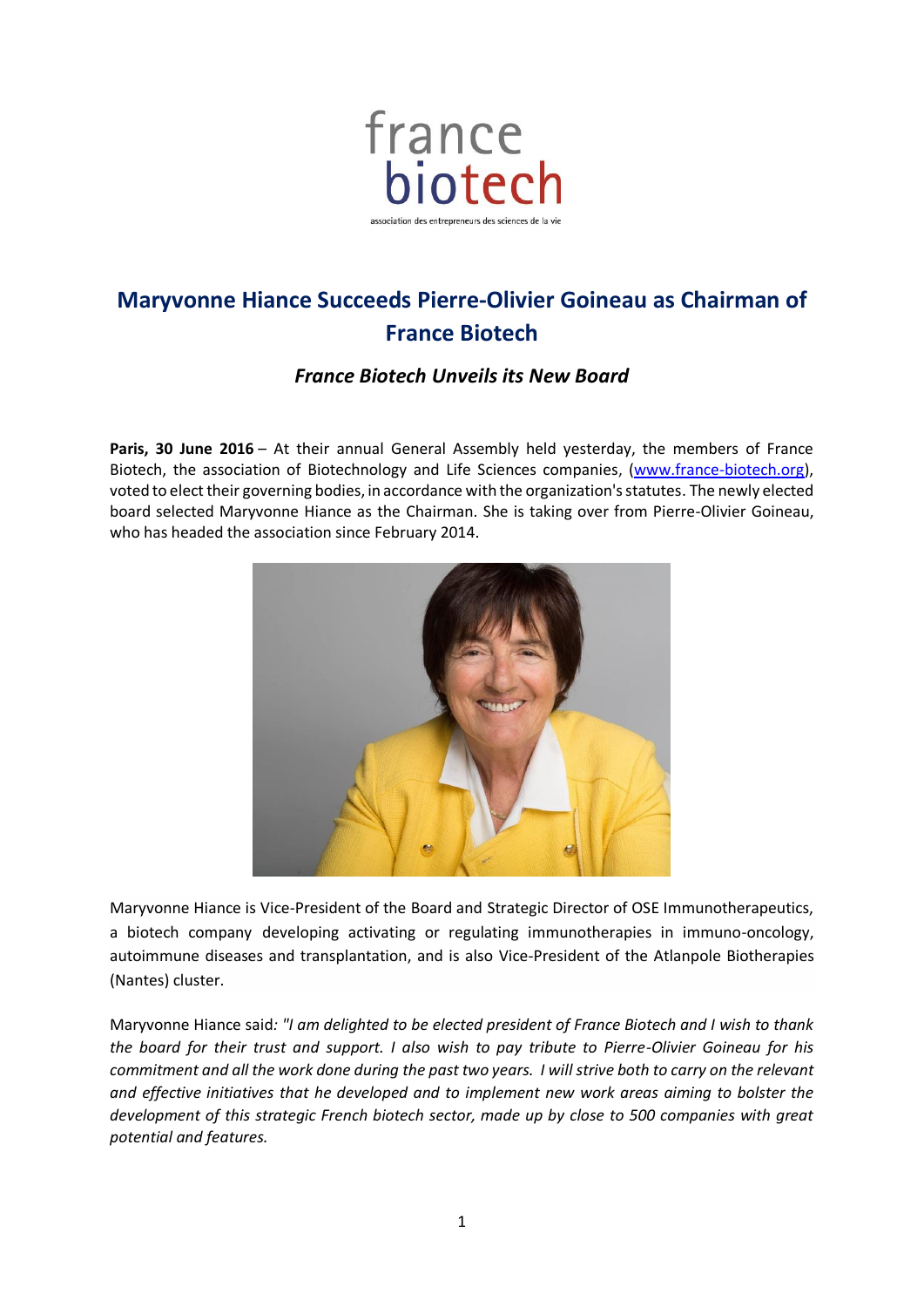*I am taking up the torch and undertake to work so that our business people benefit from the most favorable conditions for the development of their activities. I particularly want to work to remove the financial, tax, administrative and regulatory barriers so that these companies become major international players. I will be unveiling my roadmap in early September after the summer break. The roadmap will revolve around current and future issues for biotech companies, whether they are human, philosophical or economic, and will seek to strengthen the ties between the key players in our sector from the regional to the European level., in order to become a global force and deliver the therapeutic innovations of tomorrow."* 

Maryvonne Hiance is a biotech entrepreneur and pioneer and has always been passionate about applied research and adding value to research findings (Atlanpole). She took part in identifying the Nantes health cluster, in launching the New Market and has been involved in creating seed funds for innovative start-ups.

Maryvonne Hiance trained as an engineer specializing in nuclear power (Ecole Polytechnique and nuclear engineering) and began her career spending 14 years in nuclear medicine and then joined Framatome and its subsidiaries as an engineer in neutron studies. She has then managed various biotech innovation companies for over two decades: SangStat Atlantic, a company bought out by Genzyme in 2003 for its portfolio of immunosuppression and transplant products, DrugAbuse Sciences and TcLand. She has been a member of France's Strategic Innovation Council and an advisor to the Minister for SME and industry.

In 2008, Maryvonne Hiance co-founded and chaired Effimune, a Biotech company specialized in immune regulation with clinical autoimmunity, transplant and immuno-oncology applications. In May 2016, she led Effimune's merger with OSE Pharma in order to co-found OSE Immunotherapeutics.

The newly elected Board 20 members:

- 1. Maryvonne Hiance, Chairman, Co-Founder (OSE Immunotherapeutics)
- 2. Hervé Affagard, Chairman and CEO (Maat Pharma)
- 3. Sophie Baratte, Chairman and CEO (Cellnovo)
- 4. Hervé Balusson, Chairman and CEO (Groupe Olmix)
- 5. Pierre-Henri Benhamou MD., Chairman and CEO (DBV Technologies)
- 6. Christian Béchon, CEO (LFB)
- 7. Alain Clergeot, CEO (Theravecty)
- 8. David Caumartin, Chairman and CEO (Théraclion)
- 9. Frédéric Desdouits, EVP Head of Corporate Business Development, Acquisitions and Market Intelligence (Pierre Fabre)
- 10. Eric Falcand, Director, partnerships (Servier)
- 11. Michel Finance, CEO (Theradiag)
- 12. Jean-Marc Gandon, Chairman and CEO (BIOTRIAL)
- 13. Pierre-Olivier Goineau, Chairman (Neuronax)
- 14. Patrick Guérin, Chairman and CEO (OpenHealth)
- 15. Laurent Nguyen, Chairman and CEO (Sensorion)
- 16. Christine Placet, CEO (Horama)
- 17. Christian Policard, Associate Director, (Biotech Développement Conseils)
- 18. Alexandre Regniault, Associate Director, (Simmons & Simmons)
- 19. Miguel Sieler, CEO (Neovacs)
- 20. Daniel Vial, Consultant